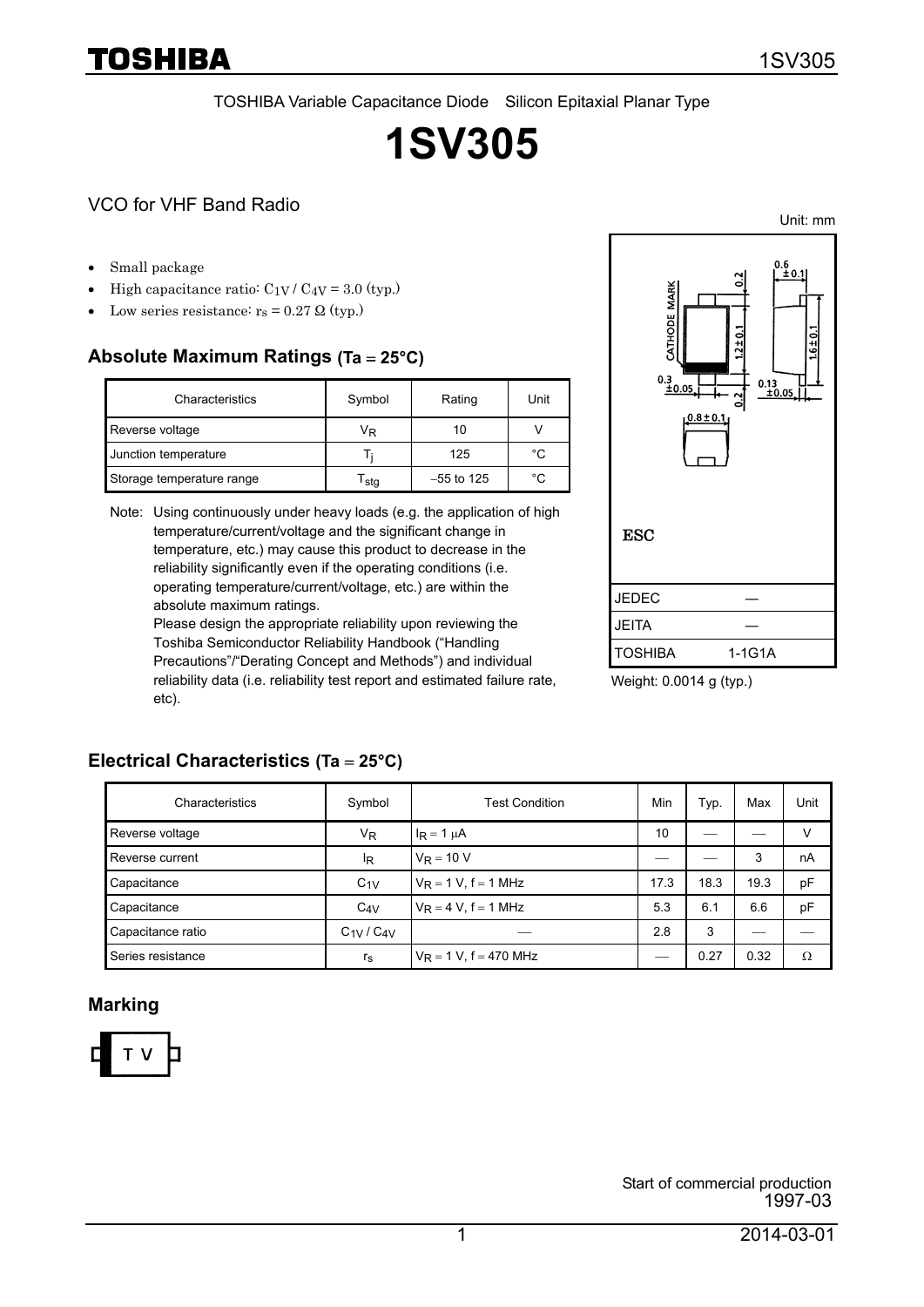# **TOSHIBA**